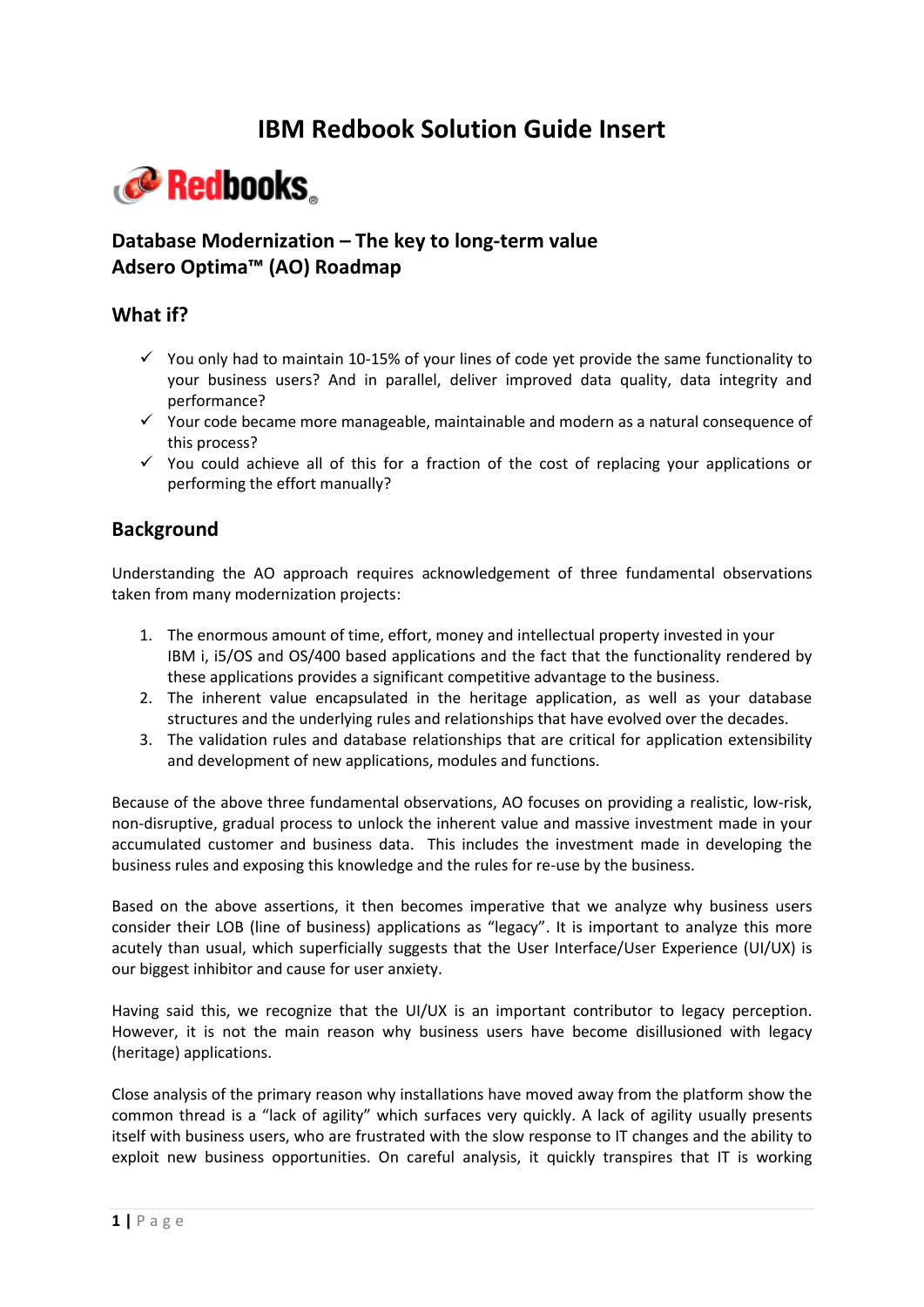exceedingly hard; doing their utmost, but they are fighting a losing battle, due to immense maintenance backlogs.

A look at maintenance operations rapidly highlights the factors causing this excessive maintenance burden and lack of agility. It is caused by the way applications were necessarily developed in the 1980's and early to middle 1990's. Co-incidentally, this also happens to be the timeframe when the bulk of IBM i based ISV's and applications first came into being.

Contributing to this, IBM has been very successful in protecting and insulating the IBM i installed base from underlying changes in the IBM i system hardware and operating system. The platform is so reliable and forgiving, that applications developed in the 1980's happily keep on running, despite massive advances in the hardware and software constructs. This competitive advantage became its "Achilles heel".

Other suppliers would have demanded a rewrite of the applications.

Added to this was the maxim "If it isn't broke, don't fix it" that some programmers and IT Managers believe in, not recognizing that most of these applications have been "broken" from an architectural perspective ever since the introduction of the ILE programming model. The platform insulated us from this harsh reality.

Most of our heritage IBM i applications are characterized by huge structured monolithic programs which were developed over the years. This eventually created complex system environments, massive maintenance backlogs and frustrated users. Within these monoliths, 80% of the lines of code dealt with database relationships, also known as entity relationships, and database validations.

The monolithic programs allowed little or no separation of function, which made maintenance increasingly problematic. Every program that manipulated the database had (or at least were supposed to have, in order to ensure integrity) the same 80% of code repeated repeatedly. This led to an enormous amount of duplication, which was the only option in the 1980's and early 1990's.

Changing database relationships, adding fields or changing validation rules meant finding every single instance of that "rule" being used throughout the entire system and updating it  $-$  a very complex, time consuming and potentially error prone process; the inhibitor for agility.

In our experience, heritage applications encapsulate the competitive advantage of business, but critical questions need to be answered in order to make informed business decisions about the future: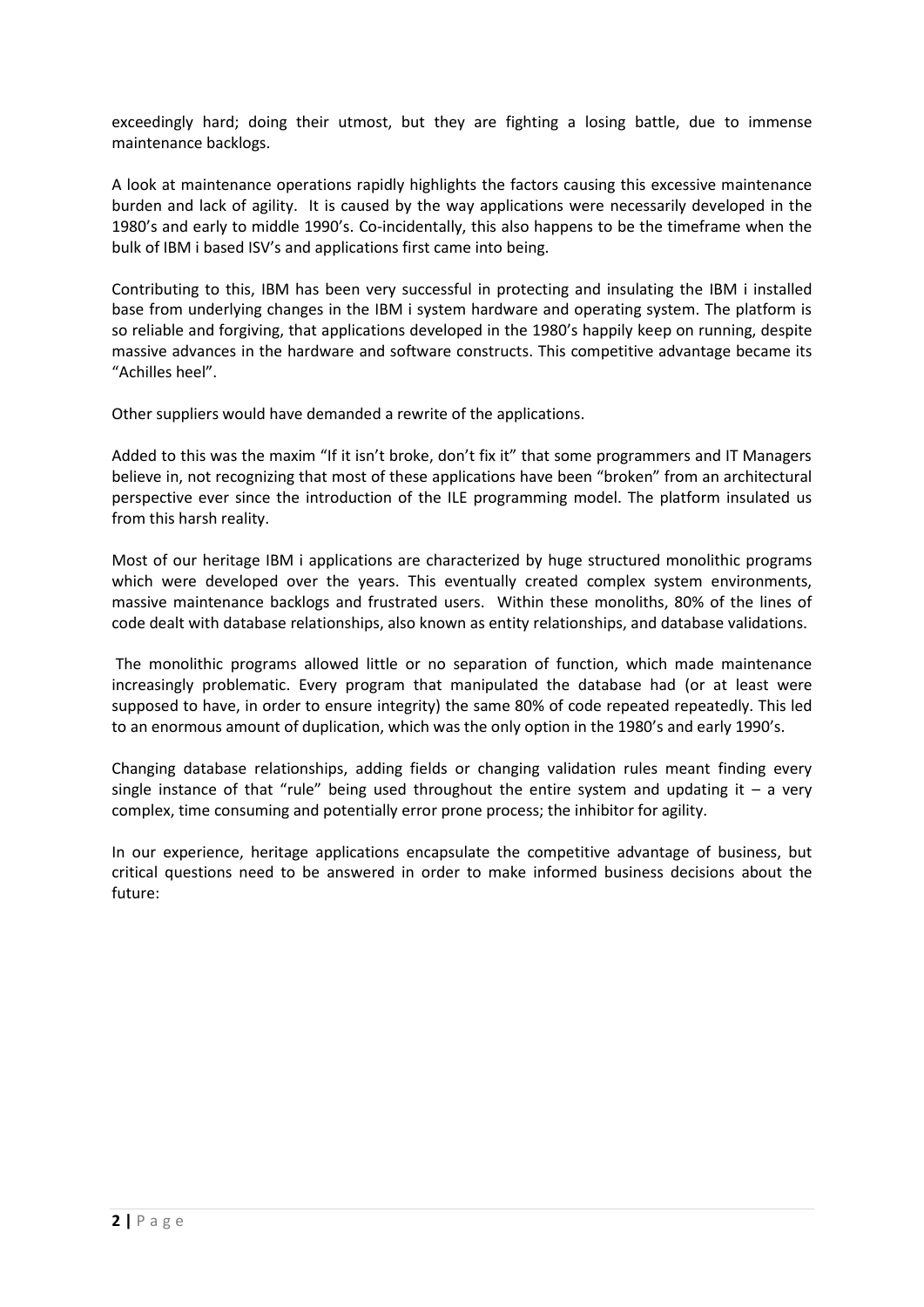# **Is my application worth modernizing?**

If you are considering modernization, you need to know if your legacy applications are of value to the business. Do they (your applications) provide significant value considering:

- a) The business success globally of companies using the platform;
- b) The competitive edge encapsulated in the legacy application
- c) The total cost of ownership that is being delivered to clients, suppliers and partners and;
- d) The cost and risk of the viable alternatives?

If not, it does not make sense to modernize them, and it becomes a simple choice of retire or redevelop.

Based on experience and analysis of many installations that have moved off the platform, operational constraints and a lack of agility are largely responsible and are consistently being highlighted as the most significant factors. However, many organizations often regret replacing the IBM i applications due to a critical loss of required functionality. In addition, companies soon realize a dramatic decrease in availability and reliability were compromised because of the platform change.

If there is significant value in your legacy applications and you have determined that this needs to be retained, you need to modernize those applications to a modern database environment such as DB2 SQL. To begin, a careful analysis of the critical operational and strategic constraints needs to be identified:

- 1. Does the application provide a competitive advantage (e.g. a unique order entry process, special stock allocation and stock management algorithms)? List these in your environment.
- 2. Can your current business processes be improved?
- 3. Will the system allow this improvement?
- 4. What is inhibiting service delivery models for clients, suppliers and partners?
- 5. Document the cost structure to deliver the applications.
- 6. What is the functional fit of your current application? As a rule of thumb, off the shelf applications will deliver between 60 – 75% functionality.
- 7. Are the constraints you have experienced due to a lack of functionality or service delivery?

#### **How much should we modernize?**

Be very careful of the trap: "Analysis Paralysis". You do not have to modernize your entire application, as many people suggest! Your objective should be to deliver maximum value to the business at all times. There are two important considerations that will help you determine how to extract maximum value:

- 1. Identify the 20% of application function that generates 80% of all transactions.
- 2. Perform a careful analysis of your maintenance or change requests as this will highlight application functions and programs that demand higher levels of maintenance that cause most frustration.

Start with the above two elements and you will soon identify where the greatest ROI can be achieved. In parallel, you will gain confidence with the methodology and approach.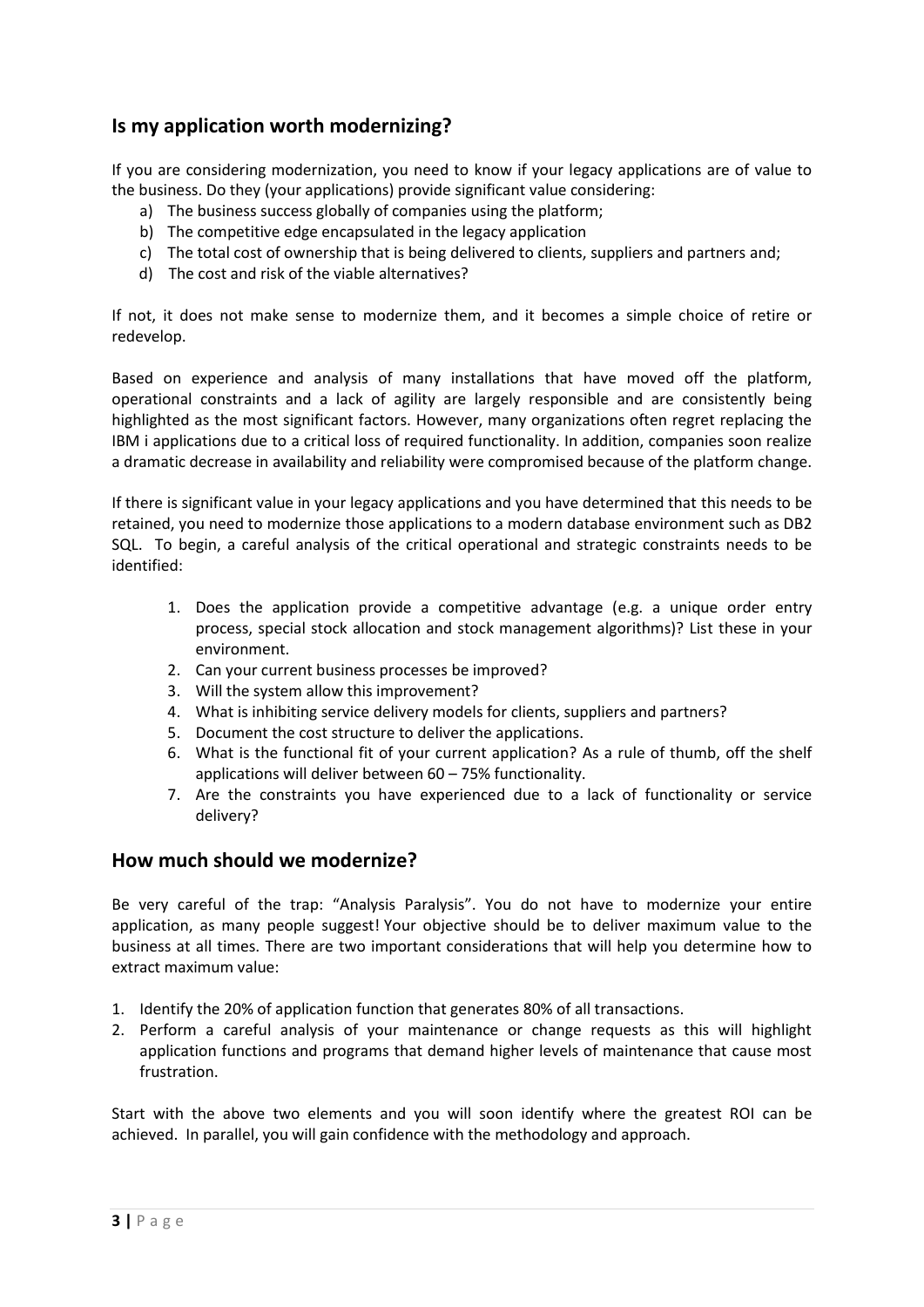In our experience, about  $50 - 60\%$  of your application will normally be modernized. The balance simply does not provide you with sufficient value (ROI) to even invest the effort. Additionally, we would recommend you implement a standard policy and criteria, which guides development staff to consider modernizing the code involved of most maintenance requests, as a standard. This will allow you to gradually modernize your system while performing routine maintenance. A coherent modernization strategy and plan should form part of the consultative process.

# **What options exist to best achieve the desired results?**

*In our experience, the only lasting modernization approach has to start at the database definition level.*

Any other adjustments or maneuvers are tactical at best, providing only a brief respite. In the long term, these do not remove the barriers to a permanent solution. This is key for unlocking and reclaiming your heritage.

It is imperative to get your database definitions from the old DDS definitions into DDL. This is the first and foundational requirement to start long lasting modernization. AO will then facilitate moving the bulk of your relationships and validations gradually out of your application logic into the database engine. You want DB2 to do all the "heavy lifting" work for you, allowing you to focus on delivering innovative business solutions and logic.

This will open up a considerable amount of value and benefit, which can be achieved with:

- minimum disruption to your users,
- the lowest risk,
- greatest of ease,
- as fast as possible,
- yet deliver a significant return on investment

# **What business benefits will we achieve by modernization?**

Cape Gate decided to modernize rather than replace their IBM i applications resulting in costs that equated to just 18% of the total hardware, software replacement and services costs of a replacement solution. That in itself was compelling to them. Momentum re-architected a single function as a trial to test the AO approach in their commercial application and reduced the run time on a long running job from more than 20 hours every month down to 20 minutes.

In addition, embracing change, implementing DB modernization provides the following additional benefits:

- $\checkmark$  Leverage latest DB2 SQL advancements
- $\checkmark$  Achieve exceptional cost savings:
	- $\geq$  15% to 18% of expected replacement costs;
	- $\geq$  10% to 20% to perform a manual modernization if at is at all possible. Larger installations simply are not able to implement a manual modernization, with some installations requiring on average a project timeline of almost 19 manyears.
- $\checkmark$  Gain access to a large young technical resource pool for future systems maintenance
- $\checkmark$  Benefit from re-invigorated developers and end user resources.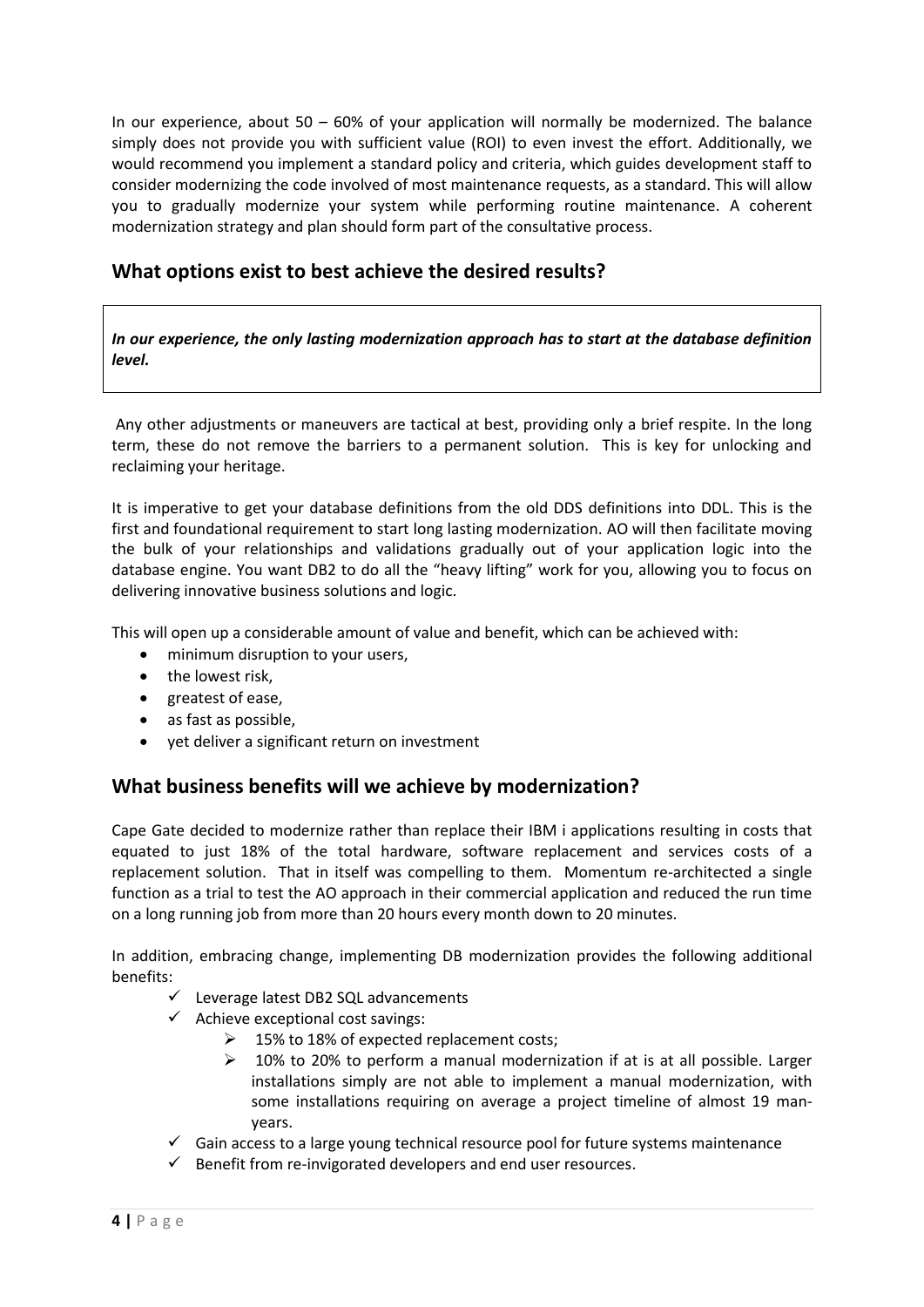- $\checkmark$  Significant potential workload savings.
- $\checkmark$  A modern new database structure and methodology for on-going application development



The first step in a long-term modernization process is to convert the database schema from DDS to DDL, unlocking a host of additional functionality in the SQE interface. This process can be achieved transparently to your heritage applications without the requirement of recompiling any programs (a few caveats exist – see AO Inspector output).

This process can be achieved with or without the need for surrogate logical files (AO supports both native as well as surrogating as viable migration methods). Surrogate logical files masquerade the change to the underlying database, allowing legacy systems to access the new database files without the need for recompilation. Surrogates are beneficial when new applications are being implemented, and legacy applications remain unchanged. Should you, however, aim to leverage the competitive advantage and value of your heritage applications, approximately 80 per cent of the lines of code (all lines of code implementing validations and enforcing data relationships) currently in your legacy applications will eventually end up in the database engine. By eliminating surrogate local files, you end up with a far more efficient approach to enabling long-term modernization.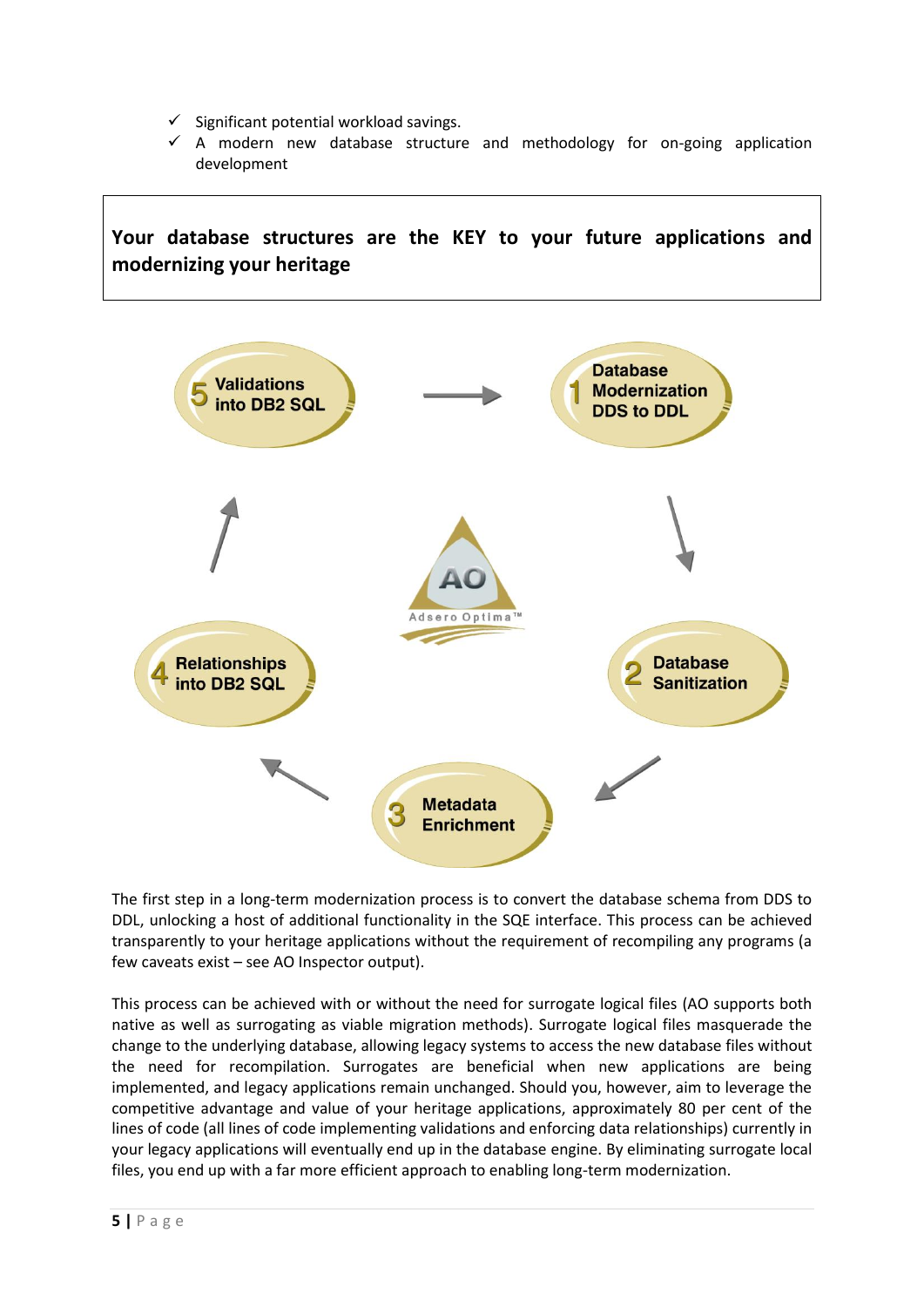In the majority of cases, the use of surrogates is unnecessary and arguably detrimental to future modernization and development efforts. AO uses unique technology to affect the DDS to DDL conversion.

The aim of this exercise is to build DDL from the cloned DDS structural metadata without changing level IDs in any way (which is a significant requirement when migrating and upgrading DDS to DDL in phase 1, which facilitates an easy, non-disruptive, low-risk process that is entirely transparent to legacy applications). The following animation will provide a more concise description of what AO does:<http://www.adsero-optima.com/nutshell-msp>

Additionally the following FREE tool called AO Inspector is available to assist you in analyzing your database, highlighting all the considerations during your modernization project:

<http://www.adsero-optima.com/content/adsero-optima-inspector>

# **AO Inspector**

The objective of AO Inspector (AOI) is to provide factual information about the size and complexity of your (selected) schemas and databases, which will assist during your planning process and to highlight specific information from your database(s). This information is used to define tactical solutions, and provides the basis for your modernization strategy.

AOI will also highlight the state of your database, providing rich statistics and insight into your underlying database structures in a single place. Of particular importance is statistics that will allow you to gradually convert database structures to structures that conform to a true relational database model.

AOI Output for scoping effort and to highlight areas that will require attention includes the following, based on your selection criteria:

Total count of DDS defined physical files and DDL defined tables, total count of DDS defined logical files and DDL defined views/indexes and TOTAL count of all database constructs. As a rule of thumb, an experienced database scientist can manually generate DDL constructs from DDS using standard tools (iNavigator or the API's) at an approximately average rate of 2 hours per one physical file and all its associated logical files, excluding the migration of the data.

Additionally, AOI will extract and present all the following information:

- $\checkmark$  Unsupported DDS functions in DDL (PF):
	- *Keyed, Not Unique*
	- $\triangleright$  Program Described File
	- $\triangleright$  Multiple Members
	- > Alternate Collating Sequence
	- $\triangleright$  Zero Members (usually FRF)
	- $\triangleright$  Keywords
- $\checkmark$  Unsupported in DDL (LF):
	- $\triangleright$  Derived Fields
- $\checkmark$  Physicals/Tables (Issues) individual counts and lists for both DDS and DDL
	- *Arrival Sequence*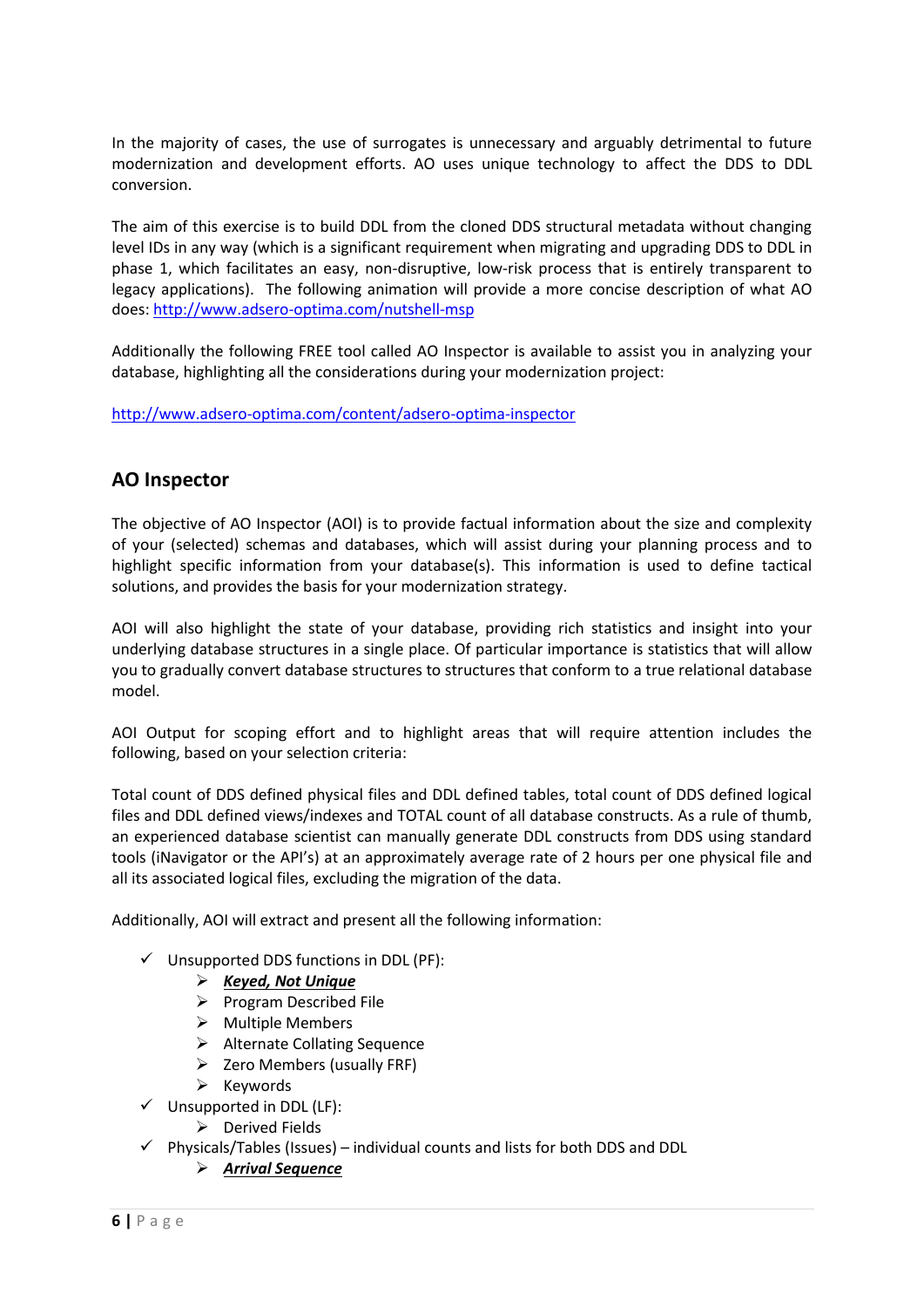- $\triangleright$  Level Check = \*NO
- \*PUBLIC not \*EXCLUDE
- Re-Use Deleted Records
- $\triangleright$  Not Journalled
- $\triangleright$  \*NULL Key Fields
- $\checkmark$  Constraint Definitions individual counts and lists for both DDS and DDL
	- > Total Constraints
	- $\triangleright$  Primary Keys
	- > Unique Constraints
	- $\triangleright$  Check Constraints
	- $\triangleright$  Referential Constraints
- $\checkmark$  \*BEFORE Triggers Definitions individual counts and lists for both DDS and DDL
	- > Total \*BEFORE
	- \*BEFORE/\*INSERT
	- \*BEFORE/\*DELETE
	- \*BEFORE/\*UPDATE
- $\checkmark$  \*AFTER Triggers Definitions individual counts and lists for both DDS and DDL
	- Total \*AFTER
	- \*AFTER/\*INSERT
	- \*AFTER/\*DELETE
	- \*AFTER/\*UPDATE
	- \*AFTER/\*READ
- $\checkmark$  DDS Logicals total counts as well as Select/Omit at LF level
	- $\triangleright$  Views
	- $\triangleright$  Surrogate Views
	- Joins
	- $\triangleright$  Multi-Formats
- $\checkmark$  DDL Logicals total counts as well as Select/Omit at LF level
	- $\triangleright$  EV Indexes
	- $\triangleright$  BR Indexes
	- $\triangleright$  Views

Additionally, AO also retrieves program observability statistics, to highlight potential considerations (part of the modernization effort is to move to the latest release of the operating system, with IBM i V6R1M0 as the bare minimum when complete).

Of particular interest are two statistics that are retrieved (please see preceding bold, underlined, italics items). Both express and highlight design and coding practices of 1980's and early 1990's. This was prior to the major DB2 database enhancements made on the platform. (Kindly refer to the solution guide insert discussing Adsero Optima™ Foundation for more in-depth detail of how AO facilitates implementing a true relational database from heritage database constructs.)

It should be recognized that although we have had access to a relational database engine on IBM i since the announcement of the platform, most installations and ISV's did not use it as such. The reason for this is application age and the elapsed time during which enhancements for DB2 for IBM i were made (25+ years). Added to this is the maturity and acceptance gained by relational database technology globally for which the IBM i and its predecessors, gained global acclaim.

As a result, the database engine made little or no enforcement of database validation rules. However, it is implemented in application logic at every instance whenever that database file is used (that is the theory of what is supposed to happen). The same applies to database relationships. This